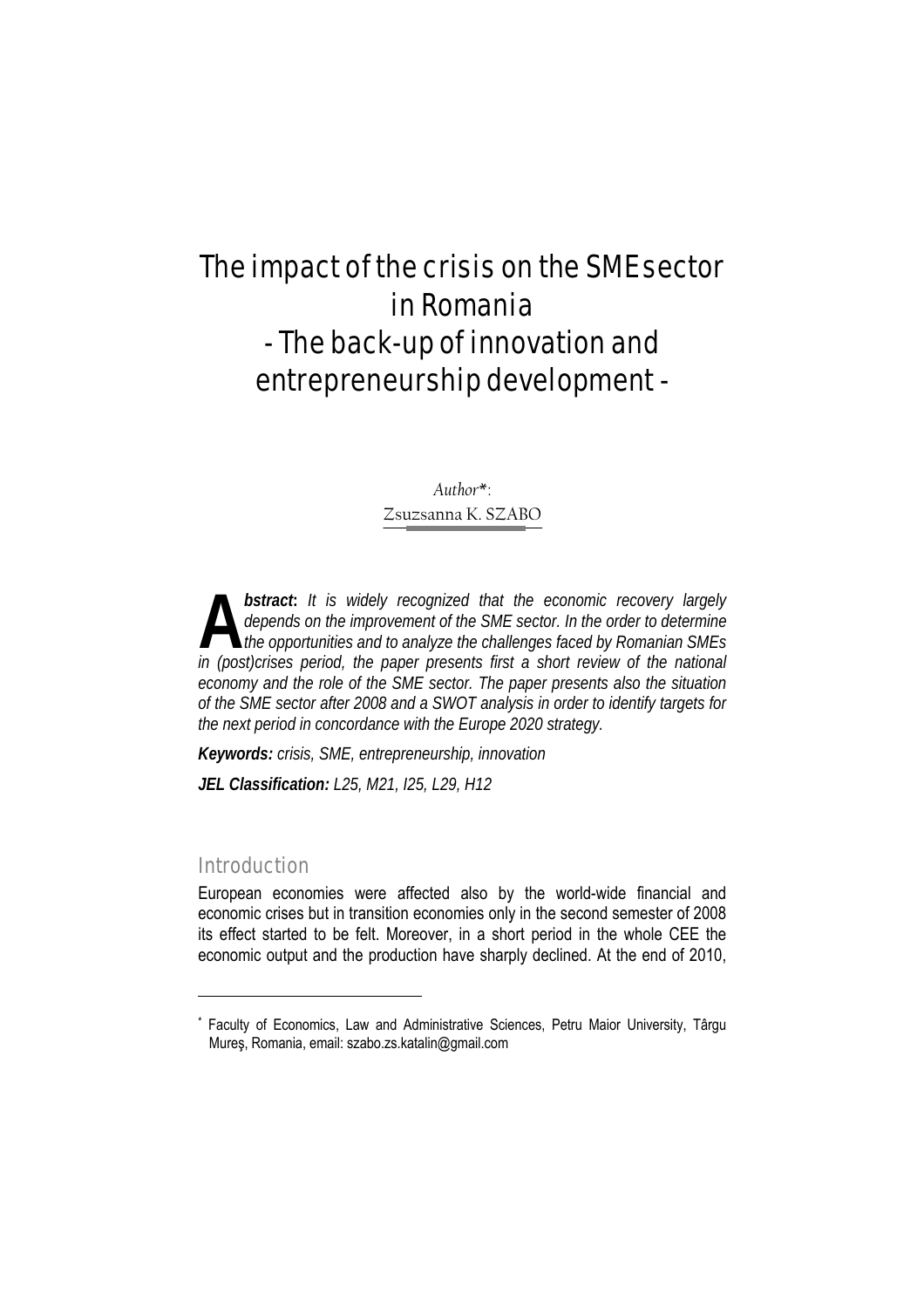the economic crisis seemed to be over, however Romania will continue to feel longer the impact of the economic crises. Furthermore, analysts are saying that in 2011 the recession will continue to affect the country.

The World Economic Forum with an over 30 years experience provides detailed evaluation of the productive potential of the economies worldwide. The current Report ranks 139 economies with a very comprehensive set of parameters. The World Economic Forum defines competitiveness (Schwab, 2011) "*as the set of institutions, policies, and factors that determine the level of productivity of a country. The level of productivity, in turn, sets the sustainable level of prosperity that can be earned by an economy. In other words, more competitive economies tend to be able to produce higher levels of income for their citizens. The productivity level also determines the rates of return obtained by investments (physical, human, and technological) in an economy*." The global competitiveness index was developed by Sala-i-Martin and first introduced in 2004. The competitiveness performance of the countries was analyzed based on 12 most important pillars. These pillars represent a certain stage of economic and social development starting from the factor-driven economies via efficiencydriven economies and finishing in innovation-driven economies as the more competitive ones. Romania was enrolled between efficient-driven economies and was ranked 67<sup>th</sup> in 2010 with the score 4.16 (in 2009 occupied the 64<sup>th</sup> place).

# A short review on national economy

The transition in Romania started in **1990** and was more difficult than in other Central and Eastern European countries (Vasile, 2002). At the end of the 80's the Romanian economy was near to collapse after 40 years of centralized planning. The EBRD indicators ranked into three transition stages show the duration of each period (Table 1). Aidis and Sauka studied the impact of transition stages on SME development (Aidis & Sauka, 2005)

| Romania         | 1989 - 1993 | 1994 - 1998 | 1999 - 2004 |
|-----------------|-------------|-------------|-------------|
| Poland          | 1989        | 1990 - 1992 | 1993 - 1994 |
| Hungary         | 1989 - 1990 | 1991 - 1992 | 1993 - 2004 |
| <b>Bulgaria</b> | 1989 - 1992 | 1993 - 1998 | 1999 -2004  |
| Slovakia        | 1989 - 1990 | 1991 - 1993 | 1994 - 2004 |

**Table 1** 

Source: EBRD Transition Report.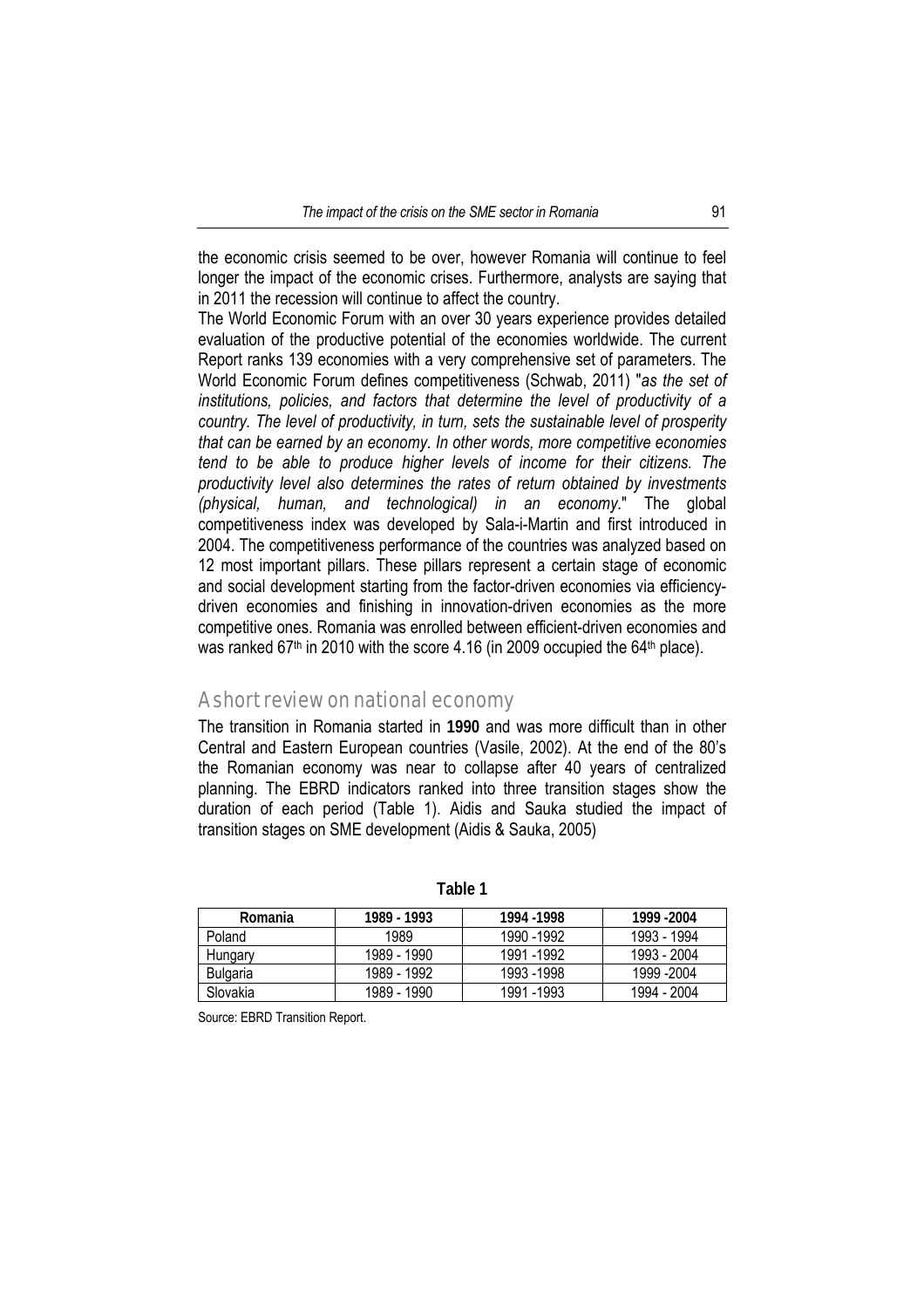At the beginning, the government tried to reduce the social costs of the transition and for this reason it hesitated to introduce the tightening of the financial system and it started the privatization of a big non-profitable enterprise. The result was a negative economic growth; the poverty level of 20% in 1996 decrease to 41 % in 1999. In **2000** the government started to implement macroeconomics policies to help and to encourage the economic growth. A tightly controlled financial policy was followed by a monetary policy that created a financial discipline in the enterprise sector and a solid base of public finance and fiscal system. In the winter of **2004** the political leadership of the current government introduced a flat tax of 16% that became effective on January 1, 2005. Figure 1 (own calculation based on data from NIS 2010) show the GDP value variation from 1990.



*Figure 1* 

In **2009,** after years of economic growth, the trend of the Romanian GDP showed an incredible downturn. Nobody expected such a kind of break-up. Most of the companies tried to survive, if they had, with the reserves accumulated during prior years, others started to move into insolvency. The governmental plan of crisis management, introduced by the Romanian authorities in April, 2009, was based on a loan agreement with the European Union, the International Monetary Fund and other international financial institutions, with a total value of 20 billion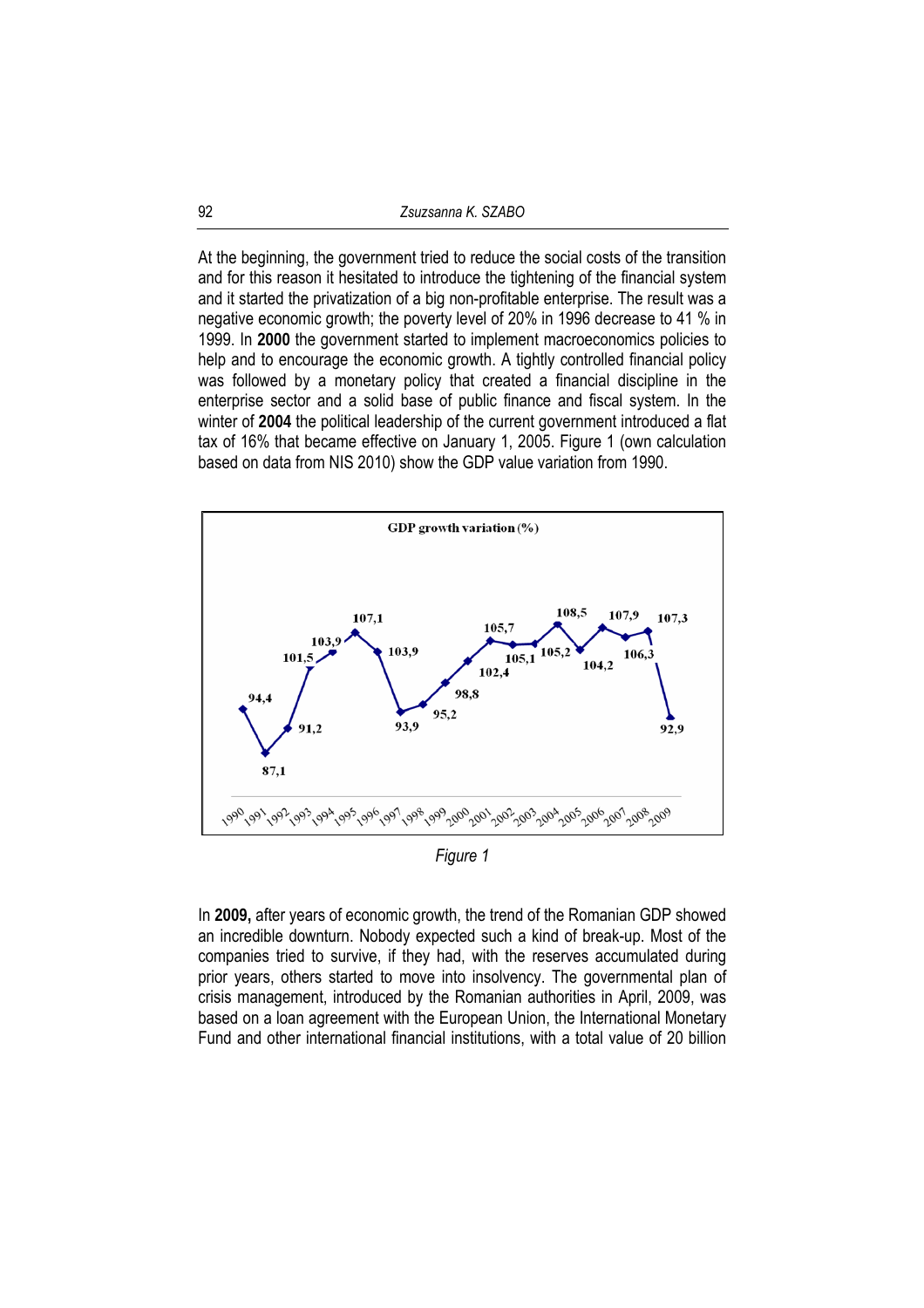Euros. NBR created, in collaboration with the Ministry of Public Finance, a strategic plan in the banking sector which represented as well one condition of the stand-by agreement with IMF. According to this plan, the starting point of the management in the financial-banking crises applies private, market solutions based on the situation of the banking group and the accountability of the shareholders to offer support with additional funds. Unlike other states in crisis, in Romania it was not necessary to offer support by injecting public funds for credit institutions, this being the task of the retail bank shareholders, as a result of the negotiations. Imports have been growing more rapidly than exports as a result of the consumer demand, but as well as of the appreciation of the national currency in relation to the most important currencies (Euro and USD); despite the decrease of the investment fluxes towards Romania, there was an increase in the country's currency reserves, as a result of the stand-by loan agreement with IMF.

Despite positive signals, in **2010** recession still persisted in Romania. In **2010** NIS announced the seventh consecutive quarter decline in GDP; social unrest is fighting for survival.

Economic recovery largely depends on the improvement of the SMEs situation, which has been seriously affected by the credit crunch determinated by the crisis. Recession has persisted in Romania and analysts expect growth rates to remain low in the next period (Dumitru, martie, 2011). The GDP will not have an increasing tendency in 2012 as it will achieve the same level as in 2008 (Table 2).

| Year       | 2007      | 2008      | 2009      | 2010      | 2011    | 2012    |
|------------|-----------|-----------|-----------|-----------|---------|---------|
| GDP        |           |           |           |           |         |         |
| (Mil Euro) | 124,728.5 | 139,765.4 | 117,457.4 | 121,941.2 | 128,171 | 138,457 |

**Table 2** 

*Source*: European Economic Forecast, Spring 2011.

Despite optimistic forecasts made by the authorities and the business sector on economic development in 2011, the same downward trend will continue (Visinescu & Micuda, May, 2011).

### The SME Sector in Romania

The notion of small and medium-sized enterprises, which in reality is presented as a multiform phenomenon in an environment that is still economically, socially and politically unequal, was defined for the first time in the European legislation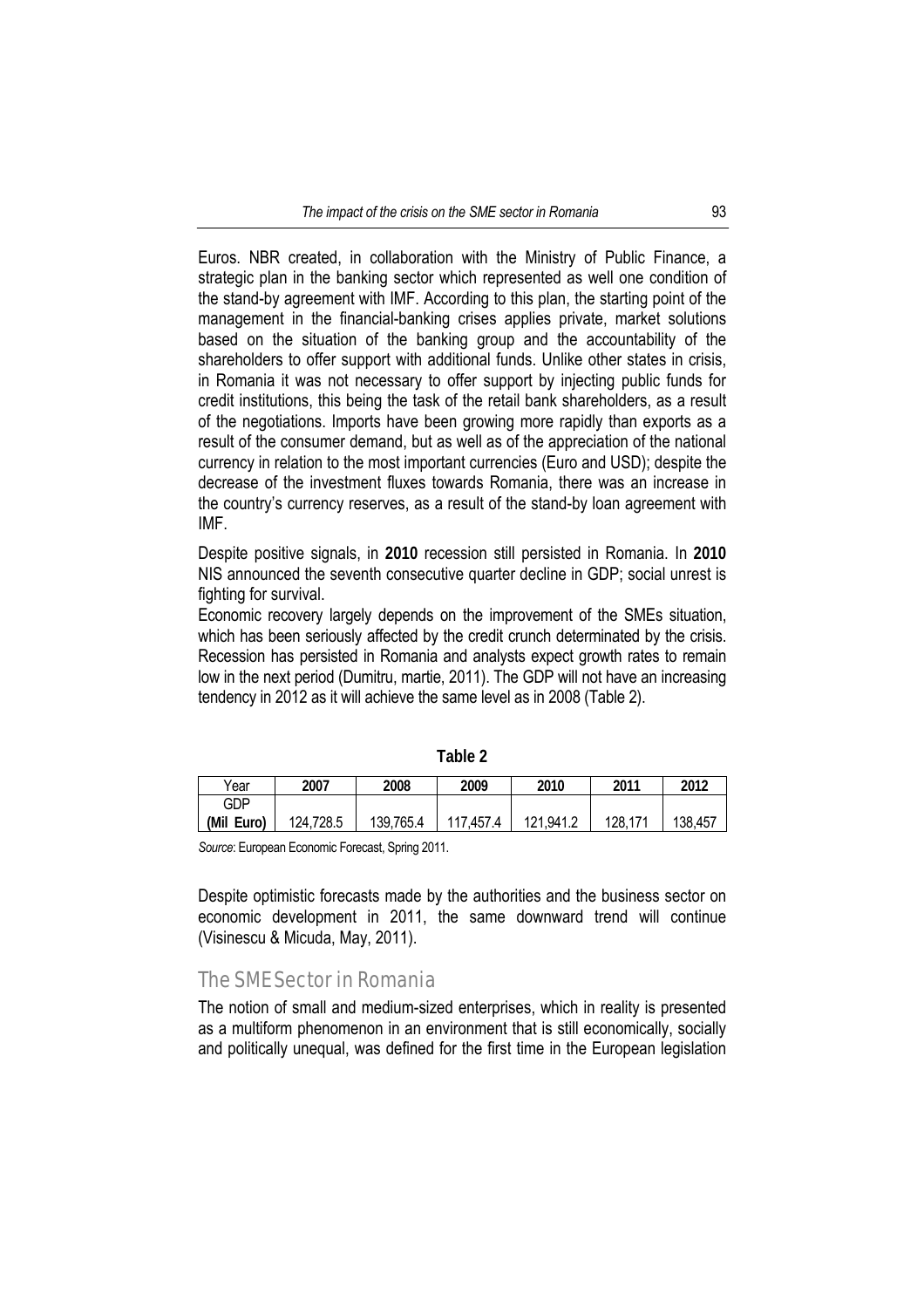in Recommendation 96/280/EC. The current definition of micro, small and medium-sized enterprises – SMEs – is to be found in the recommendation of the European Commission 2003/361/EC, regarding the definition of the micro enterprises and small and medium-sized enterprises, which definition makes a clearer distinction between companies.

The definition was also taken on in the Romanian legislation through *Law no. 364* on 14th July 2004. On stimulation, set up and development of small and medium-sized companies it was changed through *Law 175/2006*. (Chiriac, 2009)

Since 1990 the number of SMEs has grown significantly over the years (Table 3). This phenomenon means not only an increasing process in number but also the diversification of their activities.

| <b>Size</b>  | 2000   | 2001   | 2002   | 2003   | 2004   | 2005   | 2006   | 2007   | 2008   | 2009   |
|--------------|--------|--------|--------|--------|--------|--------|--------|--------|--------|--------|
| <b>Micro</b> | 375804 | 374255 | 377.49 | 417366 | 358787 | 386561 | 41076  | 43102  | 602711 | 573299 |
|              |        |        |        |        |        |        |        |        |        |        |
|              |        |        |        |        |        |        |        |        |        |        |
| Small        | 29121  | 30340  | 302312 | 33856  | 36392  | 39128  | 43419  | 47.022 | 49560  | 43724  |
| Medium       | 7504   | 7737   | 7761   | 8147   | 9121   | 9158   | 9322   | 9577   | 9753   | 8435   |
| TOTAL        | 41242  | 41233  | 415491 | 459369 | 404300 | 434.84 | 463.50 | 487.62 | 662024 | 625458 |

**Table 3** 

Source: INS, MEBE, ONRC.

In Romania more than 99% of all enterprises are micro, small and medium-sized enterprises. The structure of active enterprises in 2008 based on official data from Romanian Statistical Yearbook-Enterprise Activity 15, *NIS 2010 and CNIPMMR, 2010* was the following: 90.7% micro, 7.4% small, 1.6% medium and only 0.3% large. The structure of active enterprises in 2008 in trade and other services is: 92.3 % micro, 6.6% small 1% medium and 0.1% large. The structure of active enterprises in 2008 in industry and construction sectors in 2008 is 78.6% micro, 15.7% small, 4.7% medium and 1% is large. The percentage shows the same figure as in the USA, Japan, and Western Europe but there can be noted big differences started from the reality, from the fact that in advanced economies SMEs have existed for many years but in countries in transition they are newcomers, embryos of a new economic order of the market economy.

The role of SMEs in the national economy is significant, the weight of turnover achieved by active SMEs showed an increasing tendency. In 2006 it reached 58.8% and over 60% in 2007.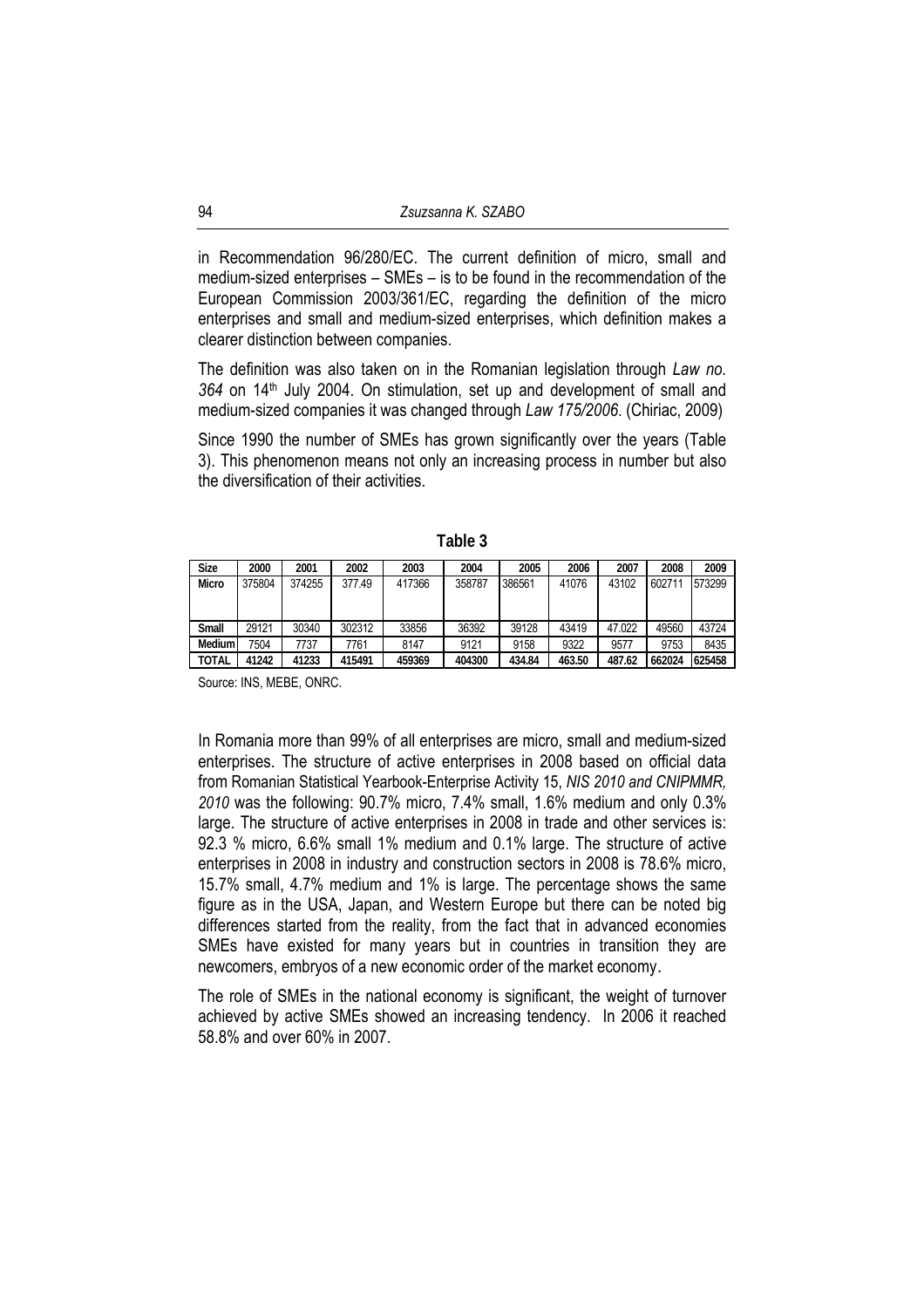# The effect of the international financial and economic crises. The evolution of the SME sector after 2008

The global economic and financial crisis emerged in Romania through many channels and developed in different fields (Raportul anual privind sectorul IMM din Romania, 2010):

- the institutional consumption channel/public procurement as a result of the lack of efficiency in attracting the European resources (Zaman & Cristea, 2011) made available to Romania, as well as by limiting the access to financing from bank sources, as a result of reducing the external private credit lines from parent banks, having an impact on the overall evolution of non-governmental credit. The first and the second plan of manifestation are interconnected, taking into account the reimbursement principle, which governs the access to European funds based on projects, and the necessity to activate bridge financing from attracted resources;
- the direct foreign investments channel  $-$  ending or restricting the major investment projects, as a result of interrupting funding from bank sources, as well as the manifestation of a prudence or even aversion of foreign investors towards the risks of continuing the development of projects in Romania;
- the external trade channel the fall in exports as a result of diminishing demand on the traditional export markets, but also the reduction of the imports as a result of the fall in the domestic demand for consumption;
- the population's purchasing power channel the gradual, but significant decrease of population and companies' consumption initially, as a result of the adjustment processes in private companies, and then, of introducing government austerity programs in the public sector.

Furthermore, the fall in demand of the population's purchasing power was caused also by the dramatic diminution in the banks' supply of consumer credits.

- the national wealth channel – by the substantial reduction in value of many categories of assets, especially the real estate ones, which are predominant in the category of assets that are used as collateral, as well as by increasing the share of bad loans in the assets of credit institutions.

Since **2008** the SMEs in Romania have been confronted with difficulties. The world crisis began to show its effects in Romania in October 2008. These effects become perceptible first by companies. Firstly, the private sector, the SMEs, showed austerity measures, not the public sector. A survey result, conducted by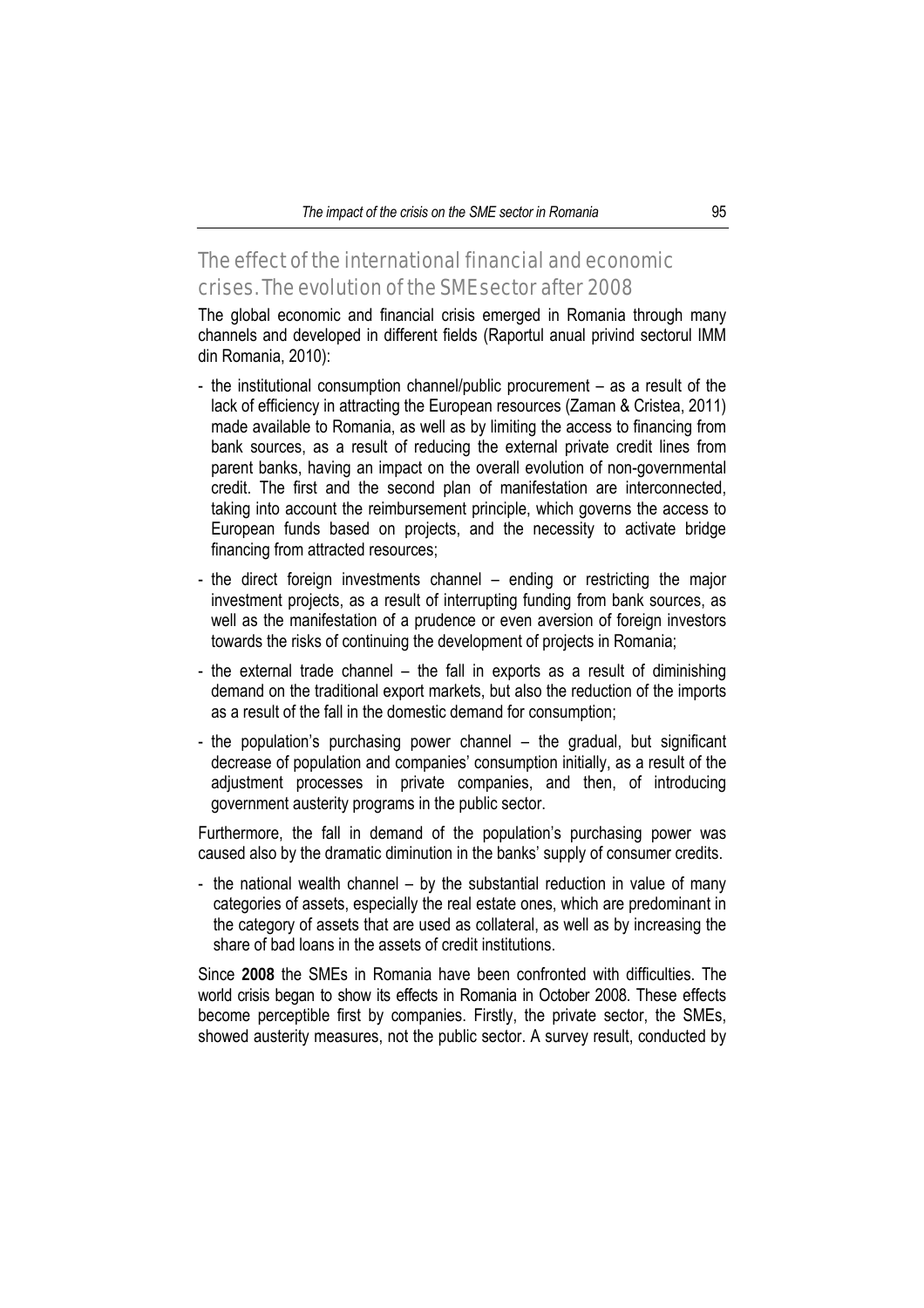the CNIPMMR, for the period from October 2008 to March 2010 shows that 49.71% of SMEs reduced their activity, only 7.3% enlarged their activities and 27.91% was the percentage of bankruptcy.

In **2009**, based on the financial and economic crisis, there was a fall in absolute figures of the number of SMEs registered in Romania, for the first time after four years of continuous demographic growth. Thus, on 31st December 2009, the number of SMEs registered at the Trade Register was 625,458 enterprises compared to 662,024 at the same time of the year 2008, the demographic dynamics of total SMEs, recording a decrease by 6.5% compared to the previous year. However, the level of demographic development, in 2009 is superior to the one reached in 2007, fact emphasized by a growth index of 128.7%. On the other hand, only 379,627 of the total registered SMEs at the end of 2009 were active, which accounts for 60.6%, percentage also reached in 2008. The evolution of the SMEs, between 2007 and 2009, presented in Tables 4a and 4b, highlights a series of peculiar aspects.

**Table 4a** 

| Period       | 2007    | 2008    | 2009    | 2010    |
|--------------|---------|---------|---------|---------|
| Registered   | 142.073 | 140.642 | 116.022 | 119,048 |
| Cancellation | 20.401  | 17.676  | 43.615  | 171.146 |
| Suspension   | 12.012  | 12.019  | 133,362 | 66,428  |

| Table 4b |  |  |
|----------|--|--|
|----------|--|--|

| Period       | 2008 Sem. I | 2008 Sem. II | 2009 Sem. | 2009 Sem. II |
|--------------|-------------|--------------|-----------|--------------|
| Registered   | 76.460      | 64.182       | 60.979    | 55.043       |
| Cancellation | 6.495       | 11.181       | 12.037    | 31.578       |
| Suspension   | 7.194       | 4.825        | 71.250    | 62.112       |

*Source:* National Trade Register Office, ONRC.

The data presented in the table make us conclude that, in 2009 crisis year, the set up of new SMEs continued in a more reduced dynamics, while withdrawals from the economic environment increased substantially and suddenly, through strike-off and especially through suspended activity. In 2009, the total number of cancellations and suspensions were higher than the number of the registered one. It must be mentioned that the cancellations in 2010 were after-effect of GO 44/2008 and the changes concerning the number of the new registered enterprises aren't significant.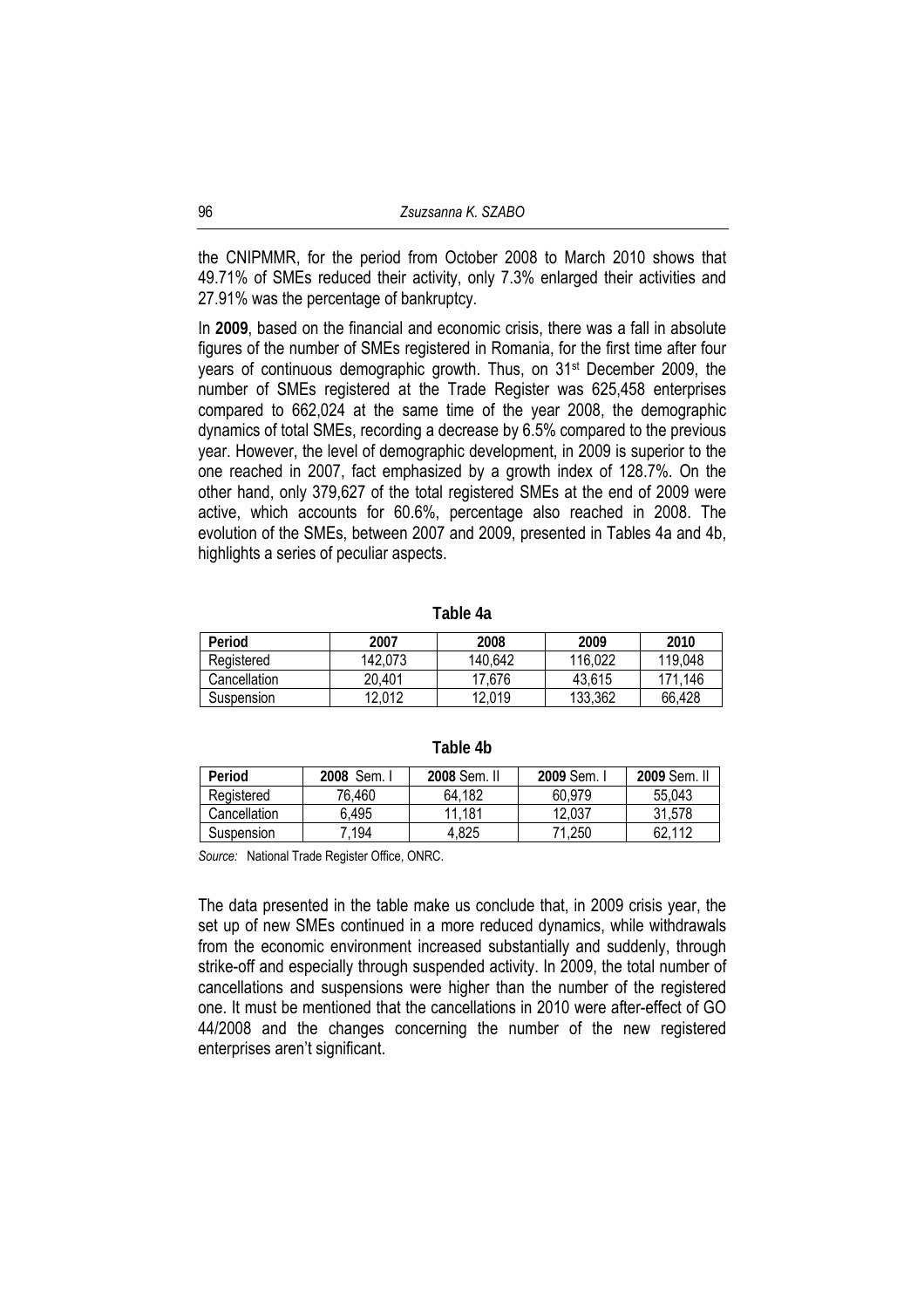Based on the data presented in Tables 4a and 4b, it can be accounted that in 2009 133,000 SMEs suspended their activity, which represents a growth of over eleven times compared to 2007; 43,600 firms were struck off from Trade Register, which represents a growth of over 2.3 times compared to the number recorded in 2007; the process of setting up new SMEs slowed down, despite the fact that 116,000 new firms were set up; the main form of withdrawal from the market was the suspension of the firm's activity, the number of the suspended companies being three times higher compared to the number of those struck off. Despite of the different macroeconomic characteristics of the two consecutive years - 2008, considered the year with the highest economic growth in the last four years and 2009 characterized by economic recession - the relationship between the number of registered SMEs and the number of the active ones is kept at the same level. This fact shows that the entrepreneurial intensity wasn't influenced by the crises. Thus SMEs have an important role in economic recovery; because they are flexible and they can survive easier.

It can be observed that different SME sectors are affected in different manner. SMEs with activity in the domain of food, consultancy for EU funds, executor, pharmacy *weren't affected* because these activities were indispensable. The stable sectors with linear evolution are *slightly affected* by the crisis: public services, medical, veterinary, food, agriculture. Some companies, some fields, *couldn't be affected* by crisis because they were underdeveloped in Romania (for example, agriculture). The data presented by the NIS ("Romania in figures" published in 2010) emphasize the negative repercussions of the crisis on SMEs in the different sectors of activity. The following changes can be observed: 60% plunge, in the first semester of 2009 compared to 2008, in the number of SMEs in the field of real estate intermediation services; 40% recoil compared to 2008 in the number of construction companies; 20% fall in the number of SMEs in the manufacturing industry, as well as in the one providing administrative and support services; 10% decrease in the number of active SMEs in the sector of wholesale and retail, in 2009 compared to 2008. At the same time new legal entities were set up. There are fields in which the complicated conjuncture of the first semester in 2009 brought significant increases in the number of active SMEs, i.e. 4.2 times. Thus, in the field of water distribution, sanitation, waste management and remediation activities, followed by professional, scientific and technical activities, the number of SMEs increased in 2009 by approximately 50%, compared to the number existing at the end of December 2008. Moreover, an increase of 12.6% was highlighted in the transport and storage sector.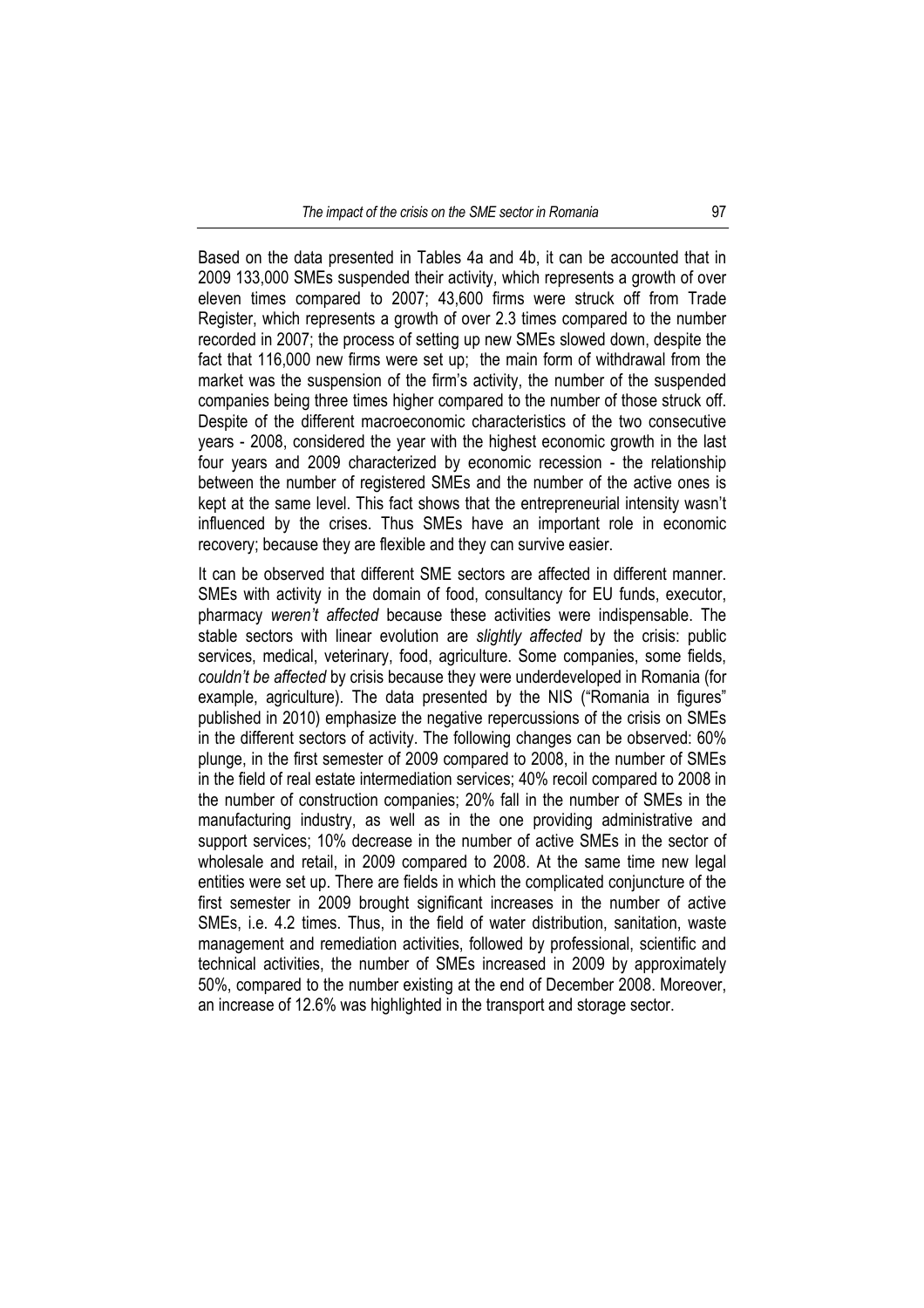The entrepreneurial index calculated for the first semester of 2010 was -8.5 points, which means that the business environment and SME sector has deteriorated comparatively to 2009, in the same period. White Charta of SMEs, 2010 shows the same while in 2009 16.49% of SMEs considered the business environment favourable, in 2010 this percentage decreased to 3.75%. In 2010 78.06% of SMEs declared that the business environment deteriorated comparatively with 2009 when 57.94% declared that. Thus the outlook for the SME sector in 2011 is not encouraging (Hodorogel, 2011). The survey by the National Union of Romanian Employers (October 2009) is pessimistic regarding the growth perspectives of the Romanian economy in 2011.

The World Bank Doing Business Project provides objective measures of business regulations and their enforcement across 178 countries in 2008 and 183 economies in 2011. The Project aims at ranking the economies on their ease of doing business, with first place being the best. A high ranking on the ease of doing business index means that the regulatory environment is conducive to the operation of business.

Doing Business 2011 ranked Romania the  $56<sup>th</sup>$ , which means that business environment worsens. Table 5 shows the evolution and the changes in rank. No significant differences between 2010 and 2011 can be observed.

| Easy of                           | DB.<br>2009<br>rank | DB.<br>2010<br>rank | <b>DB</b><br>2011<br>rank | Change<br>in rank<br>2010/2009 | Change in<br>rank<br>2011/2010 |
|-----------------------------------|---------------------|---------------------|---------------------------|--------------------------------|--------------------------------|
| <b>Doing Business</b>             | 45                  | 55                  | 56                        | $-10$                          | $-1$                           |
| <b>Starting a Business</b>        | 30                  | 42                  | 44                        | $-12$                          | $-2$                           |
| Dealing with Construction Permits | 87                  | 91                  | 84                        | -4                             | 7                              |
| <b>Employing Workers</b>          | 110                 | 113                 |                           | $-3$                           |                                |
| <b>Registering Property</b>       | 112                 | 92                  | 92                        | 10                             | $\mathbf{0}$                   |
| <b>Getting Credit</b>             | 12                  | 15                  | 15                        | -3                             | $\mathbf{0}$                   |
| Protecting Investors              | 38                  | 41                  | 44                        | -3                             | -3                             |
| Paying Taxes                      | 148                 | 149                 | 151                       | $-1$                           | $-2$                           |
| <b>Trading Across Borders</b>     | 43                  | 46                  | 47                        | -3                             | $-1$                           |
| <b>Enforcing Contracts</b>        | 30                  | 55                  | 54                        | $-25$                          | 1                              |
| Closing a Business                | 88                  | 91                  | 102                       | -3                             | $-11$                          |

**Table 5** 

*Source:* DB 2010, 2011.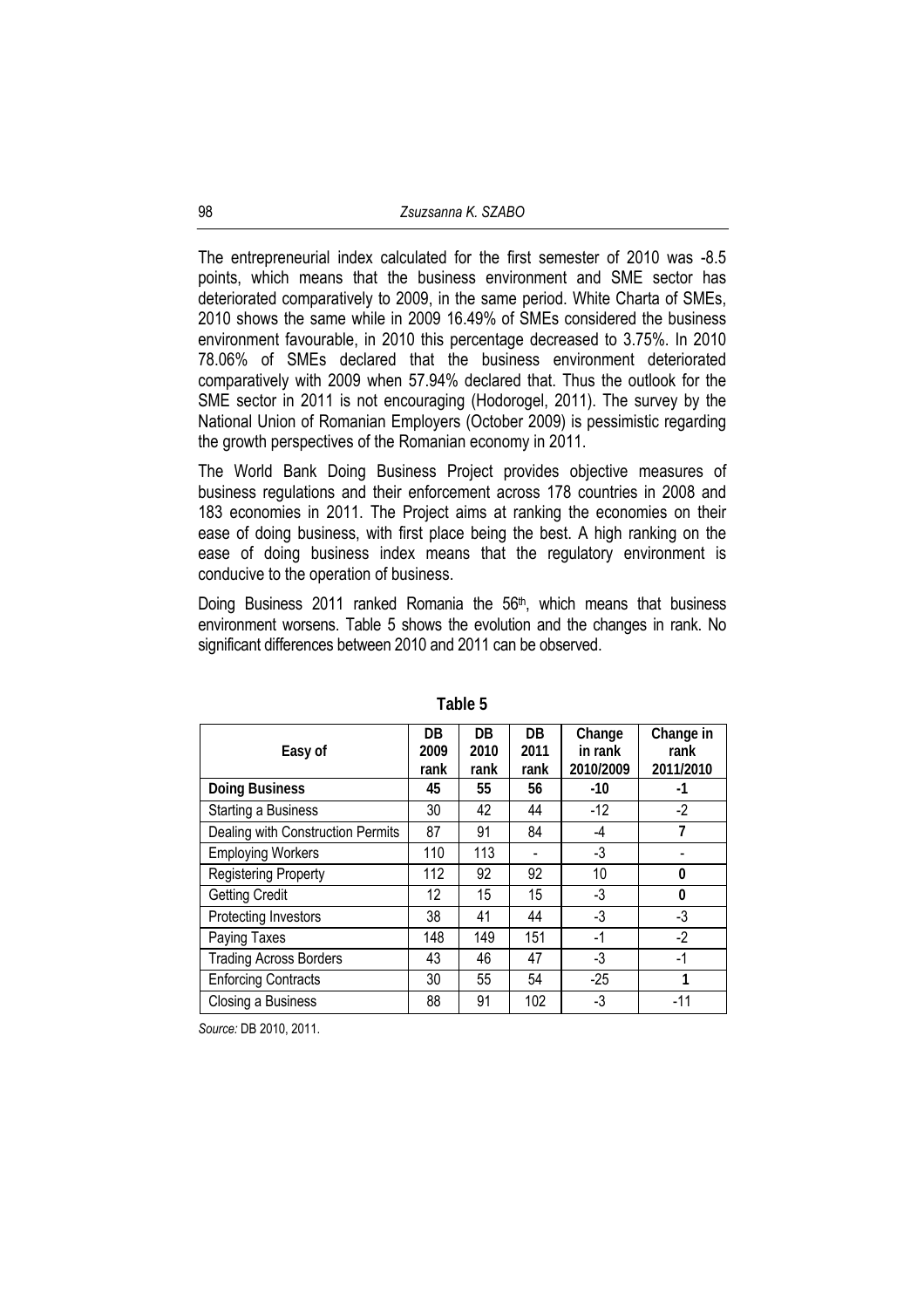The starting businesses cost decreases from 2.9 to 2.6. Based on the law, the authorization to start can be obtained easily but to start the activity there must be obtained documents and other authorizations for which one must wait between 3 and 7 month. The time depends on each county council's own regulations. A brief analysis is presented in the annual report of SMEs (*www.postprivatizare.ro*, *pages 31-37*). Doing Business 2012 shows that the evolution worsens and Romania was ranked in the 72 position.

In Romania there is no specially enforced legislation for clusters. Clusters are part of all the national, regional and sectoral strategies, policies and plans. For clusters two terms are used: "entities from the innovation and technological transfer infrastructure"-defined in GO 406/2003 *(see p. 3 in the Report)* and – "clusters"-GO 918 from 19 July 2006. Successful cluster programs are in the West Region: the automotive industry, agribusiness (USAID), CLOE-City Hall of Timisoara cluster activity (http://www.clusterforum.org/). The interest of the companies to develop clusters will increase. About cluster development more information can be obtained from Country Report elaborated as a part of the Europe INNOVA Cluster Mapping Project (2007) and on www.clusterobservatory.eu , www.oxfordresearch.eu , www.ensr-net.com .

The weight of the private sector in GDP was 16.4% but in 1996 the weight of the private sector was 55%. The weight of turnover achieved by the private sector was 83.9% in 2004, and 89% in 2008, which is higher than the turnover achieved by the SME sector. Despite the unfavourable economic framework and the unpredictability that characterized the year 2009, the private sector's contribution to the creation of GDP is kept at the 70.5% due to the prompt adjustments made by the private sector in the new context. Table 6 presents the number of economic units without SMEs.

 **Economic units Agricultural farmers Self-employed (individual entrepreneurs/sole proprietors and crafts) Partnerships, Working teams without juridical personality Total number of economic units without** 

**2009** 36 583 324 734 39 433 491 793 **2010** 36 689 256 595 n.a 381 652

**Years** 

**Table 6** 

On 30th April 2009 the total number of economic units was 1,117,251 of which 324,734 were self-employed (*PFA*). In 2010 the total number of active economic

**SMEs**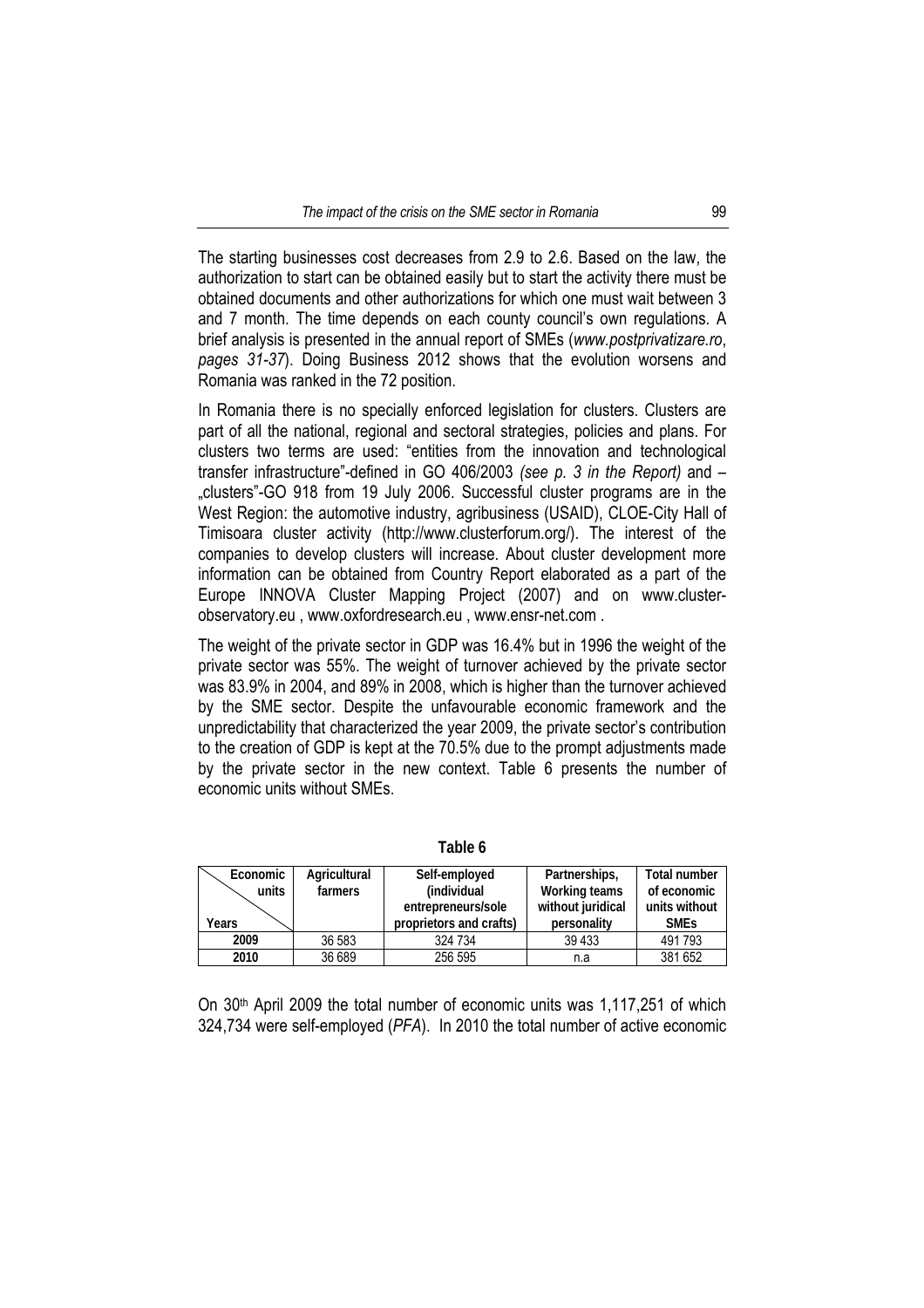units was 888,583 *by 20% lower than in 2009*. The number of self-employed was 256,595 (*PFA) (Source: ONRC, 31st of December, 2010).*

# Targets and tasks for improvement and further development of the national SME sector

The role of the SME sector in the Romanian economy is significant. Figure 2 shows a strong correlation between the number of SMEs in each developmental region and the GDP/capita using data from NIS, 2010.



*Figure 2* 

To *increase the number* of SMEs in Romania, *the entrepreneurship* must be *encouraged*.

In this respect, it is important to remark that in advanced economies, well-defined profile with good entrepreneurial skills and knowledge can be observed, but in transition countries a wide spectrum of registered entrepreneurial activities exists just in order to survive in unfavourable conditions. The communism destroyed the entrepreneurial system. The nationalized and centralized system of the communist economies reduced the entrepreneurial capacities of today's adult persons. Eastern European countries, including Romania, can't take advantage of an initial, natural and challenging model; the nationalized and centralized system of the communist economies has reduced to zero the entrepreneurial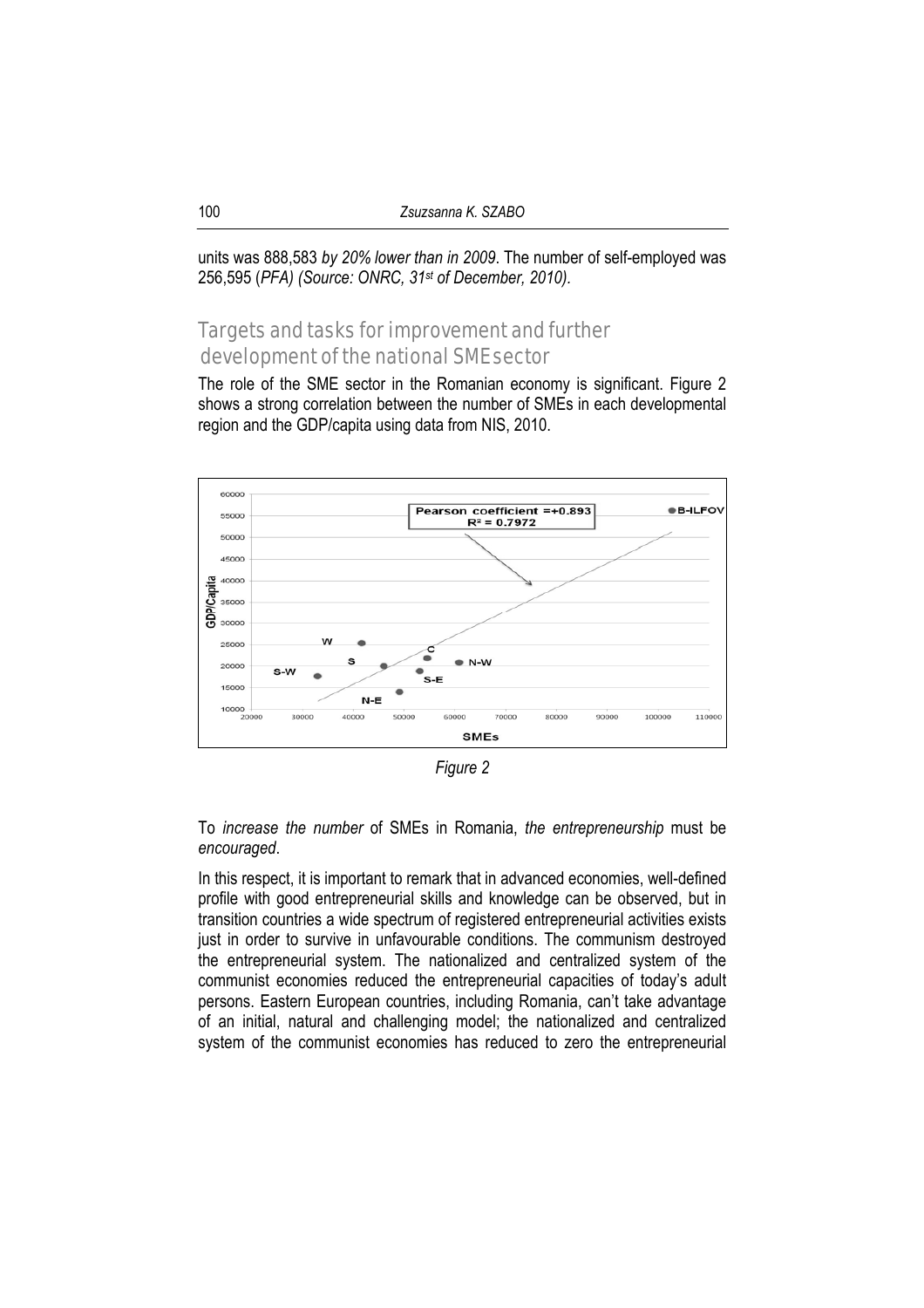capacities of today's adult persons who should be success models for youngsters.

The entrepreneurial intensity by regions is in strong correlation with the number of SMEs in each region (Figure 3 was based on data from NIS 2010 and White Charta of SMEs, 2010). The *increase in the entrepreneurial intensity* can be obtained by education. "The important role of *education* in promoting more entrepreneurial attitudes and behaviours is now widely recognized" (Final Report of the Expert Group of the EC, 2008).



Note:

*The correlation between the number of SMEs in development regions and GDP/capita*   $\bullet$ 

*The correlation between the entrepreneurial spirit in each development region and the*   $\mathbf{u}$ *GDP/capita* 

#### *Figure 3*

Another role of the entrepreneurship education can be *the stimulation of the technology transfer and the commercialization of the academic research*. EC Final Proceedings (2006) propose for all institutes which are interested in entrepreneurship education the following measures: improve partnership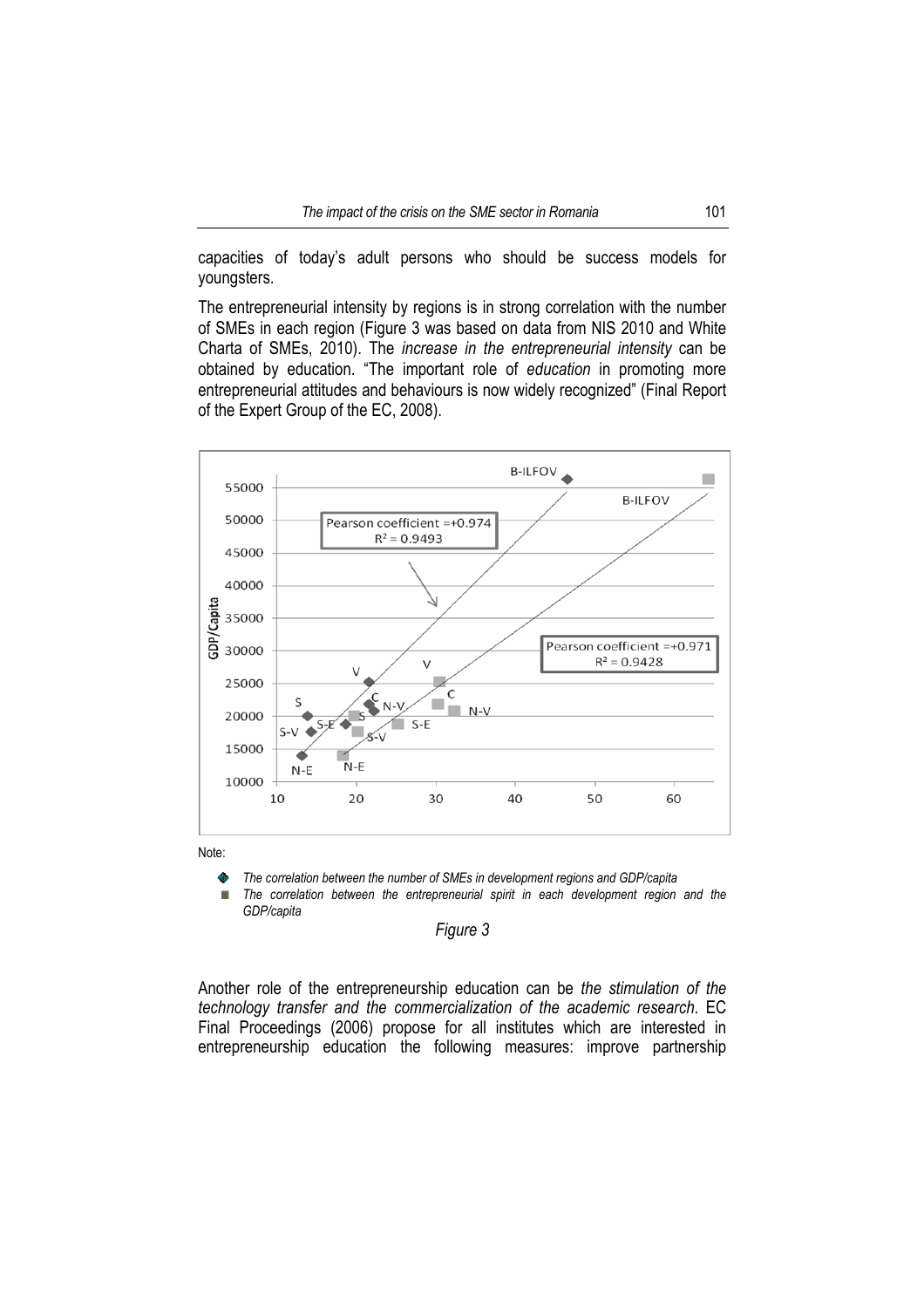between universities and SME sector, to improve partnership between regional government, high schools and SMEs, to enable students to achieve practical experience in small enterprises during their study, to involve successful entrepreneurs in the education process, for example, through guest speakers, to create conditions for establishing practical teaching centres in small enterprises (SME companies), to bring education closer to the real life.

In this respect, Universities should be proactive not only in elite communities, or where individuals can afford education, but also within community programs to encourage entrepreneurship.

To *increase economic competitiveness,* the *development of the innovation infrastructure* and the dissemination methods of research results for industrial and commercial applications will be encouraged. The national R&D and Innovation Plan for 2007-2013 shall encourage companies to take part in corporations, to initiate *innovation projects*. The compatibility of research projects with industrial policies shall be verified. To increase the competitiveness of human resources employed in SMEs, financial measures shall be instituted to support researchers' mobility to investments in the business environment.

A special attention shall be paid to the *increase in competitiveness of production and services* in the agricultural and forestry sector.

The poor infrastructure is considered to be the biggest barrier in building cluster policy, so regional, national development strategies are needed to *attract European funds*.

*In Romania the object of activity* is set in conformity with the Classification of National Economic Activities – CAEN Code. Therefore, the *Government Decision no. 656/1997* regarding the approval of the Classification of National Economic Activities<sup>1</sup>as well as the Order of the National Institute of Statistics no. 337 on 20th April 2007 regarding the updating of the Classification of the National Economic Activities - CAEN2 were issued and published (Chiriac, 2009). In 2007, 62 activities were defined. In 2008, the modified CAEN was adopted, thus NACE Code corresponds with the Romanian CAEN code of 2008. In 2008, 69% of the total SMEs were concentrated on 11 activities from totally 82. In each activity there are more than 10,000 enterprises (Figure 4). Thus, strategies for the *diversification of the field of activities* must be introduced.

l

<sup>1</sup> Published in the Official Journal of Romania no. 301 in 1997.

<sup>2</sup> Published in the Official Journal of Romania no. 293 on 3 May 2007.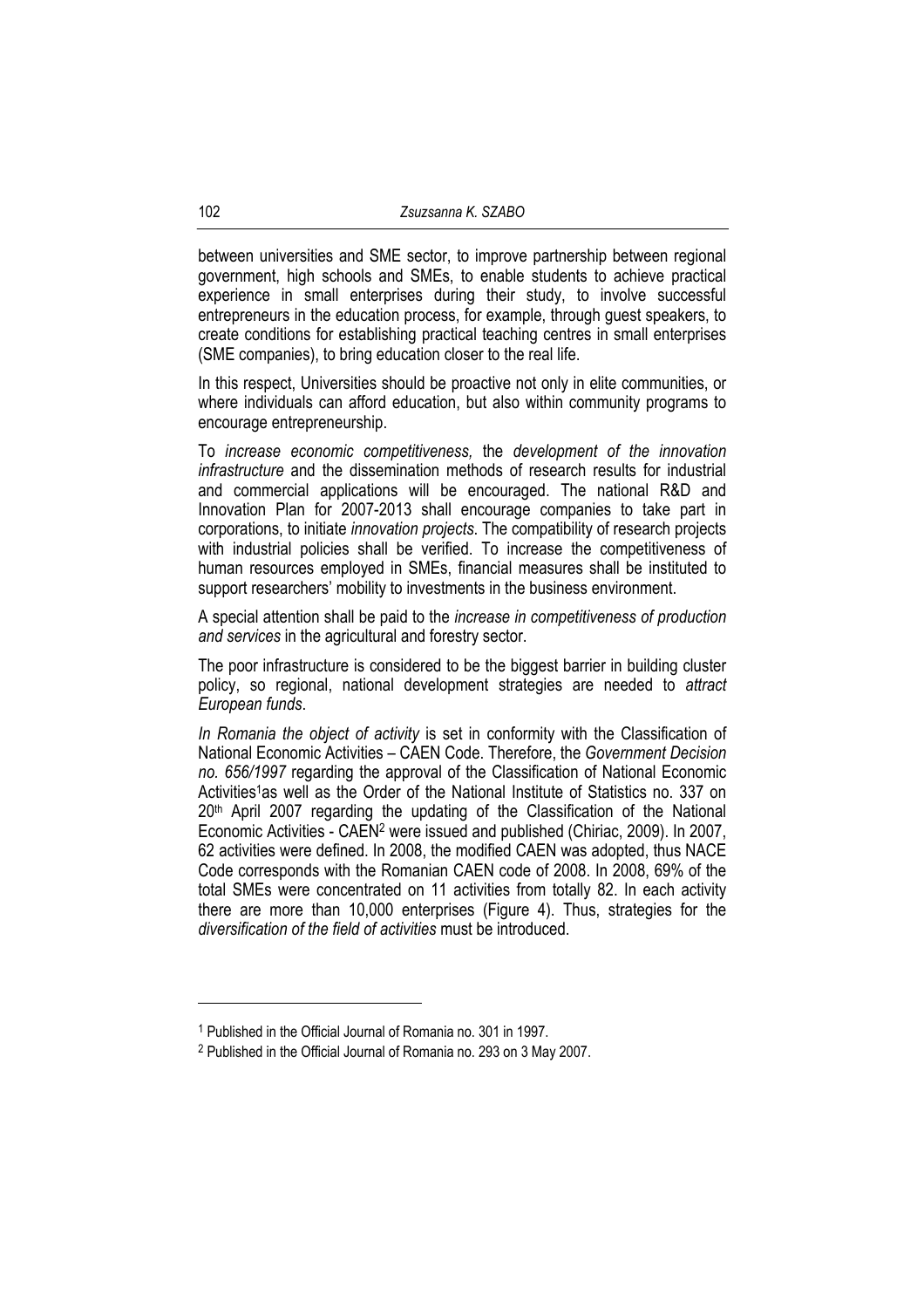

*Figure 4* 

The density of SMEs on national level, globally (34.37 SMEs per 1000 inhabitants in 2010) is still lower than the EU average that is more than 50 SMEs per 1000 inhabitants. In rural area, in 2005, there were 6.4 SMEs/1000 inhabitants. In Romania 45% of the population are rural (NIS 2010). The level of urbanization has a significant effect on the number of SMEs and also on GDP (Figure 5 was based on data from NIS 2010). Thus, special strategies are needed to develop rural regions and to facilitate the urbanization.



*Note:* 

i. *The relation between the level of urbanization and the number of SMEs in development regions* 

*The relation between the level of urbanization and GDP/capita in development regions*   $\ddot{\circ}$ 

*Figure 5*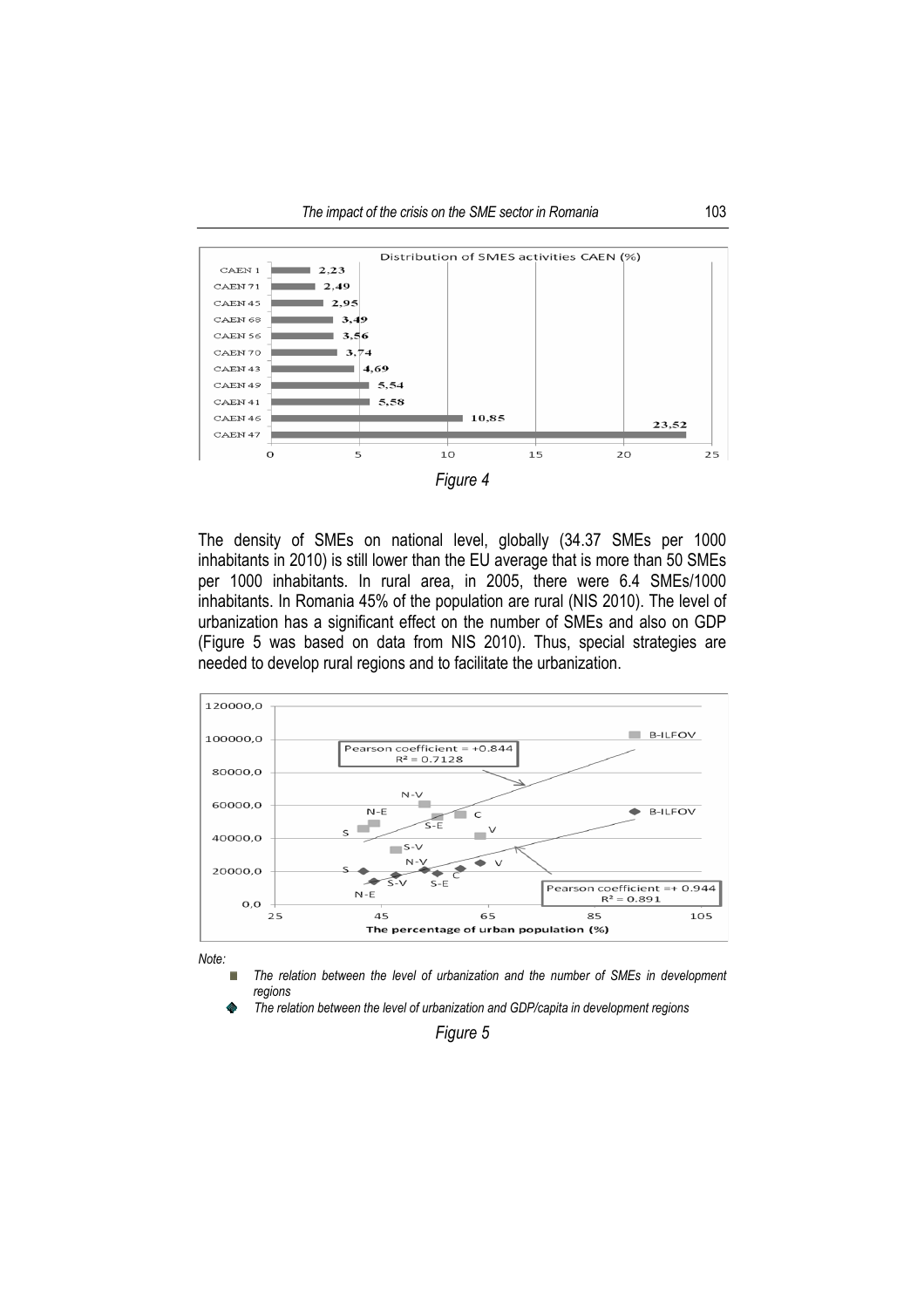#### **SWOT Analysis** of the Romanian SME sector

#### **STRENGTH**

Qualification, adaptability and relatively low price of labour force and good educational level of economically active population; National Council of Small and Medium-sized Private Enterprises in Romania (CNIPMMR) represents the interest of entrepreneurs against the Government; access to European funds was simplified; increase in pre-financing rate ; the quality of products/services offered; price-quality relation ; low price of the products/services offered; the institutional framework for the support of SMEs; special pre-insolvency procedures in 2010 for distressed companies trying to avoid bankruptcy; 71.35% of the entrepreneurs have university or post university studies, 26.3% are high school graduates, and only 2.4% have elementary school studies.

#### **WEAKNESS**

Entrepreneurs and managers are not prepared for the crisis; the reduction in wages in the public sector implies the reduction in demand for products and services; lack of new technologies and updated equipment, low labour productivity and profitability, low competitiveness and absence of linkages between research institutes and the productive sector; low level of entrepreneurial curricula at secondary schools and universities; in underdeveloped regions the entrepreneurial activity is missing; obtaining consultancy and training necessary for company; large disparities between the development regions; excessive taxation; minimum tax (500-10 000 Euros); the management of human capital; the uncertainty of regulation is stalling business decision-making and planning; registry for intracommunity acquisition - increased administrative burden on businesses; by number of taxes, Romania is situated the first in Europe and the fourth in the world; the companies' strategies are concentrated on the reduced costs of the factors and not on the improvement of the productivity; the poor infrastructure is considered to be the biggest barrier in building cluster policy; 69% of the total SMEs are concentrated on 11 activities from all 82 existing now.

#### **OPPORTUNITY**

Obtaining a grant – EU funds to finance SME related initiatives and projects; expanding the service sector especially in the ITC sector and increasing demand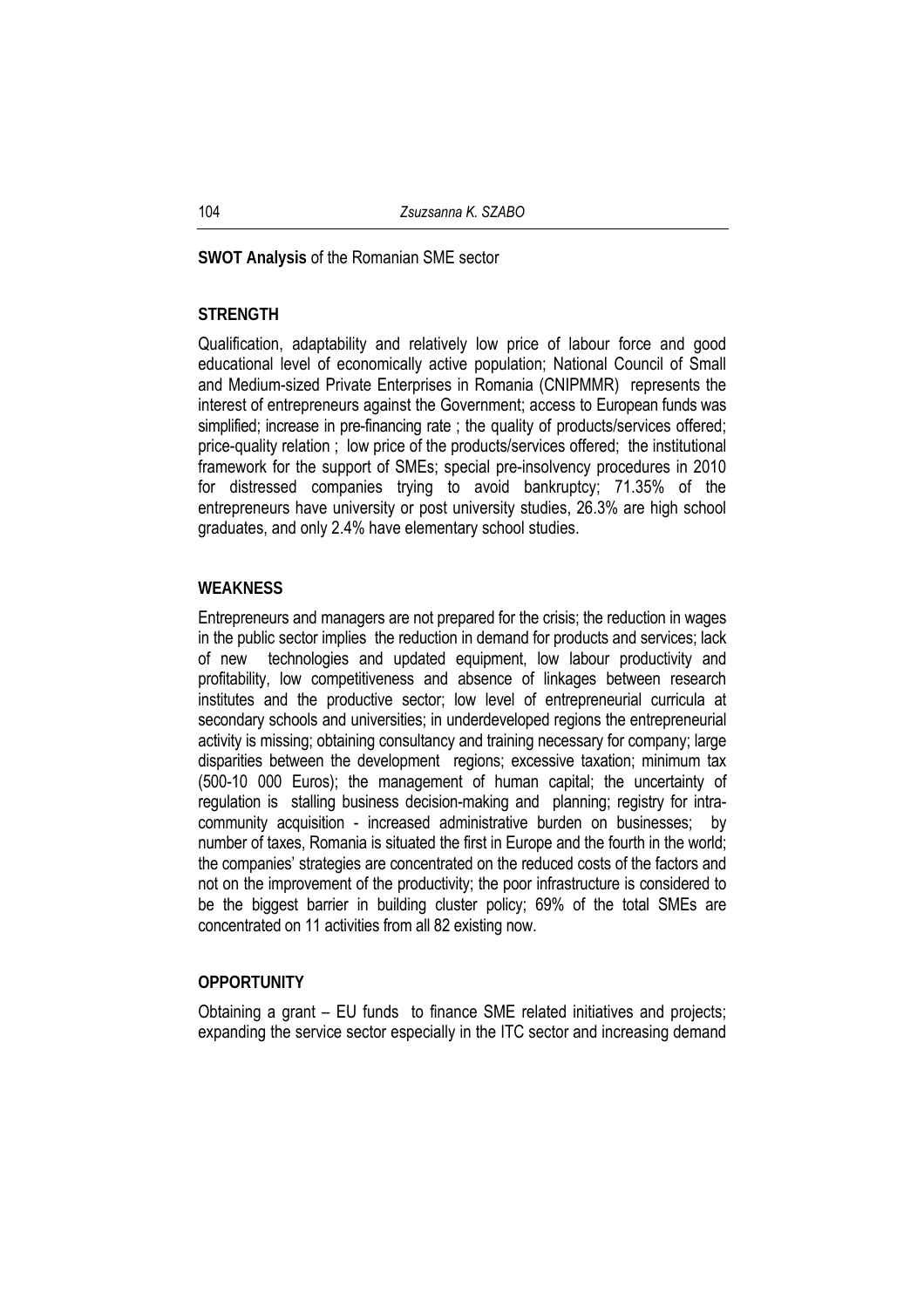by the faster spread of results in information technology; increasing the FDI investments in Romania; increasing the SMEs export weight on EU market and involving SMEs in the implementation of the EU standards and quality management systems; increase of sales on the internal market; penetration into new markets; assimilation of new products; creation of a business partnership; use of new technology; export increase.

# **THREATS**

Less predictable macroeconomic conditions for SMEs growth, compared to those of EU; only 5% of SMEs are competitive on the European Market; low level of EU funds absorption, only 8%, decrease of export demand; outflow of qualified workforce abroad; the depreciation and instability of the national currency; delays in bill payment by private companies; high credit costs; inflation; difficult access to credits; increase in wage expenses; competition from imported products; excessive control; unpaid bills by state institutions.

# **Conclusions**

According to the estimates, over 90% of the SMEs feel the recession. Official data show that the business environment deteriorated. In 2009 the decreasing tendency was more accentuated; 10 times more enterprises suspended their activities than 2008 in the same period. Forecasts show that the economic situation of SMEs will continue to deteriorate in 2011, restructuring plans and further market contractions are leading to bankruptcy many enterprises. In Romania the companies concentrate their strategies on the reduced costs of the factors/resources and not on the improvement of productivity. The first effects of the crisis force the SMEs to make new project evaluations on their investments. Because of this, the majority of them stop the investments in development projects to avoid the nonfavourable credit conditions and the financial instability. Another obstacle for SMEs represents the qualification and the experience of the young managers; they don't have practice in the case of financial insufficiency.

SME's support infrastructure, the governmental and non-governmental structures act to create a steady coherent business environment favourable to the development of the private sector in Romania, as well as to create a real market economy open to the foreign markets and companies.

The Europe 2020 Strategy was formulated with the aim to help Europe "to come out stronger from the crisis and to turn the EU into a smart, sustainable and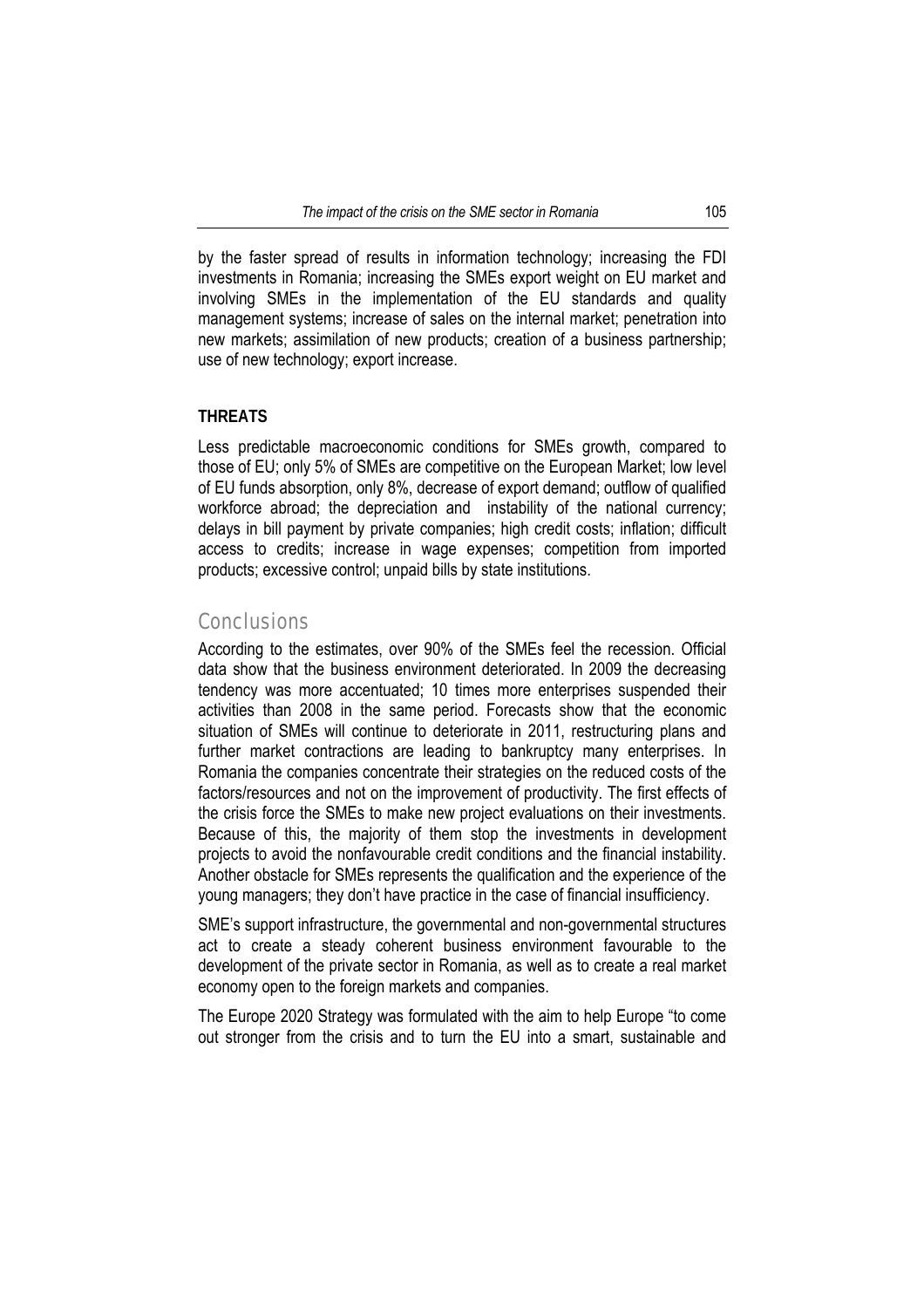inclusive economy delivering high levels of employment, productivity and social cohesion".

In this respect, 3 priorities and 7 flagship initiatives, were formulated as catalysts for each priority theme.

All the flagship initiatives: innovation, education, information society, climate, competitivity, labour market are challenges for Romania, need short and long term strategies. The scientific approach in this respect is a necessity because it can be observed in Eurostat, World Bank databases, Romania is ranked the last in EU27 concerning the innovation (EIS2008 – Romania modest innovation), education (only 0.08% of GDP was invested in higher education, Eurostat 2009), information society (EC-Digital Agenda Scoreboard), competitivity (Romania was enrolled between efficient-driven economies and was ranked 67<sup>th</sup> in 2010 with the score 4.16; World Economic Forum).

On the other hand to strengthen the SME sector, the entrepreneurship must be encouraged. The teaching of entrepreneurship must have in view that there is a different economic and cultural background in the advanced EU countries and the newcomers, where entrepreneurship and enterprising is still a relatively new phenomenon, where in addition to the Lisbon Strategy and the Oslo Agenda, the primary aim is to promote entrepreneurship, assist in the creation of new SMEs and strengthen the private SME sector (Szabó & Szabó, 2009). From this point of view, the teaching methods must be in concordance with each country's particularities.

Social inclusion in Europe is a major challenge and the Universities can have a key role. In this respect it is crucial to build up a university network in order to support a dynamic cultural change across society.

Thus suitable local, regional and national strategies are needed in correlation with local features.

Kenny & Trick, 1995; Suutari & Riusala, 2001 showed that: "The most difficult challenge of the transition in the post communist countries is to change the mentality of individuals."

#### **Acknowledgement**

*This paper is supported by the Sectoral Operational Programme Human Resources Development (SOP HRD), financed from the European Social Fund and by the Romanian Government under the Contract SOP HRD/89/1.5/S/62988.*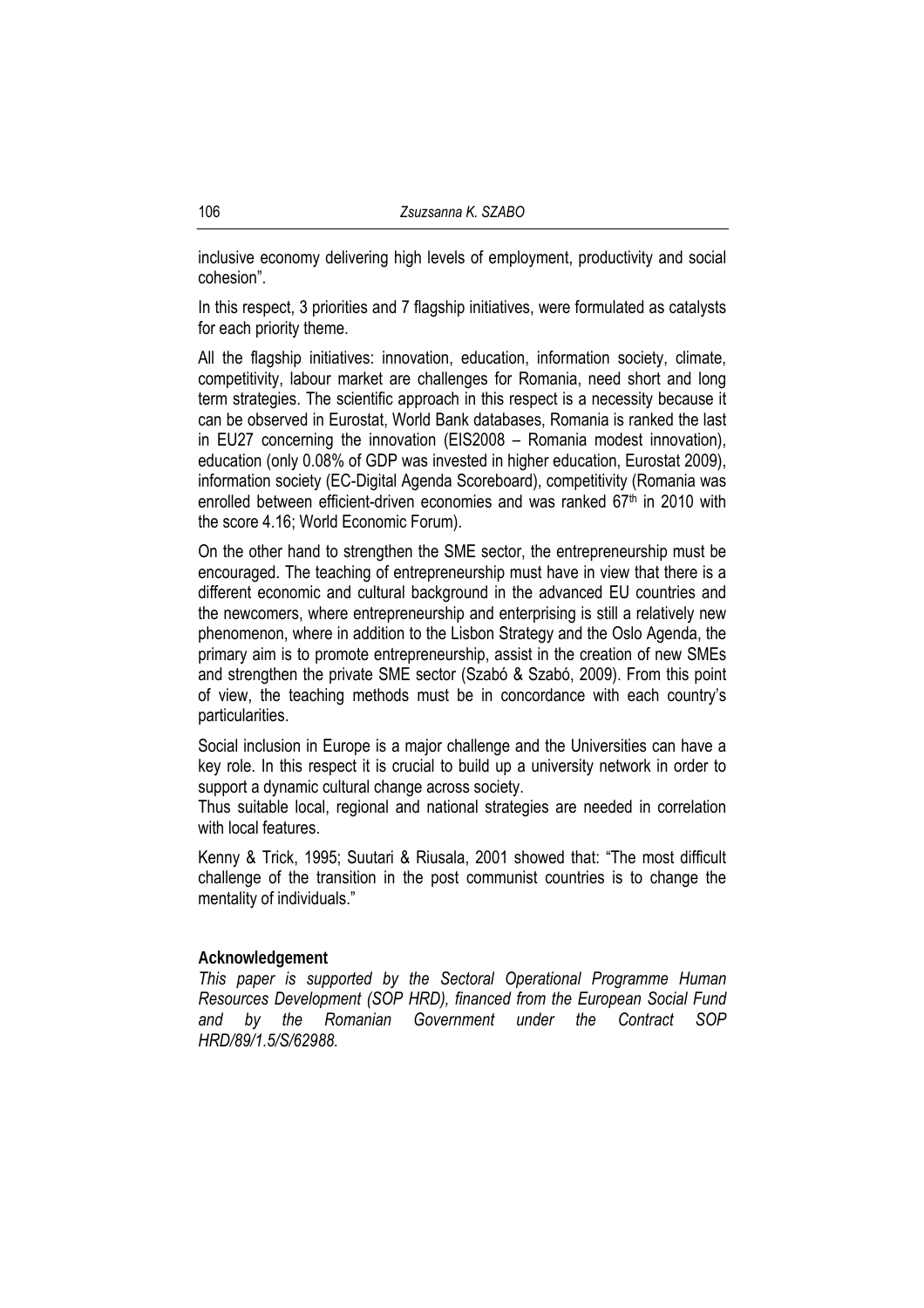#### References

- Aidis, R., & Sauka, A. (2005). "Entrepreneurship in a Changing Environment. Analyzing the Impact of Transition Stages on SME Development. *RENT 2005".* Welter edition, online publication, www.ecsb.org.
- Chiriac, L. (2009). "Legal aspects of entrepreneurship". In c. Vincent Soltes, *Business Planning* (pp. 11-48). Dortmund: BWV Dortmund Publishing House.
- Dumitru, I. (martie, 2011). *Evoluţii şi perspective macroeconomice şi fiscal bugetare.* http://consiliul fiscal.ro.
- Hodorogel, R. G. (2011). "The Global Economic Crisis Challanges for SMEs in Romania". *Theoretical and Applied Economics* , 129-140.
- Kenny, B., & Trick, B. (1995). "Reform and management Education. A case from Czech Republic". *East-West Business* , 69-95.
- Nicolescu, O., & Nicolescu, C. (2010). "Coordinates of policy concerning SMEs development in Romania". *Review of International Comparative Management*, 5-20.
- Nicolescu, O., Haiduc, I. C., & Nancu, D. (2006,2007, 2008,2009,2010). *Carta Albă a IMM-lor din România. CNIPMMR*, Bucureşti.
- *Raportul anual privind sectorul IMM din Romania, 2010.* Fundaţia Post-privatizare.
- Schwab, K. (2011). *The Global Competitiveness Report 2010-2011, World Economic Forum.* Geneva: SRO-Kunding.
- Suutari, V., & Riusala, K. (2001). "Leadership styles in CEE. Experiences of Finnish expatriates in the Czech Republic, Hungary and Poland". *Scandinavian Journal of Management* , 249- 280.
- Szabó, Z. K., & Szabó, A. (2009). *Comparative study on entrepreneurship education. National case studies.* Kosice: Faculty of Economics of Technical University of Kosice, Slovakia.
- Vasile, V. (2002). *Demographic Transition and Economic Transition. Interlinking and parallelism. The case of Romania.* Hitotsubashi University, Japan: Center for Intergenerational Studies, Institute of Economic Research.
- Visinescu, S., & Micuda, D. (May, 2011). Romanian SME's sector trough crisis: The effectiveness of government policies and the present situation. *Munich Personal Repec Archive*, http://mpra.ub.uni\_muenchen.de/30618/.
- Zaman, G., & Cristea, A. (2011). "EU structural funds absorbtion in Romania: Obstacles and issues". *Romanian Journal of Economics* , 60-77.
- \*\*\* Retrieved from Anuarul statistic al României, diferite ediții, NIS, București .
- \*\*\* Retrieved from România în cifre, diferite ediţii, NIS, Bucureşti.
- \*\*\* Retrieved from www.ebrd.com.
- \*\*\* Retrieved from Romanian Statistical Yearbook-Enterprise Activity 15, NIS, Bucharest, diferite ediții.
- \*\*\* Retrieved 2008, 2009, 2010, 2011, from www.doingbusiness.org.
- \*\*\* Retrieved from www.monitoruloficial.ro.
- \*\*\* *http://ec.europa.eu/economy\_finance/publications/european\_economy/2011/pdf/ee-2011- 1\_en.pdf*. Retrieved August 2011, from http://ec.europa.eu.
- \*\*\* *http://ec.europa.eu/europe2020/tools/monitoring/annual\_growth\_survey\_2011/index\_en.htm*. Retrieved August 2011, from http://ec.europa.eu.